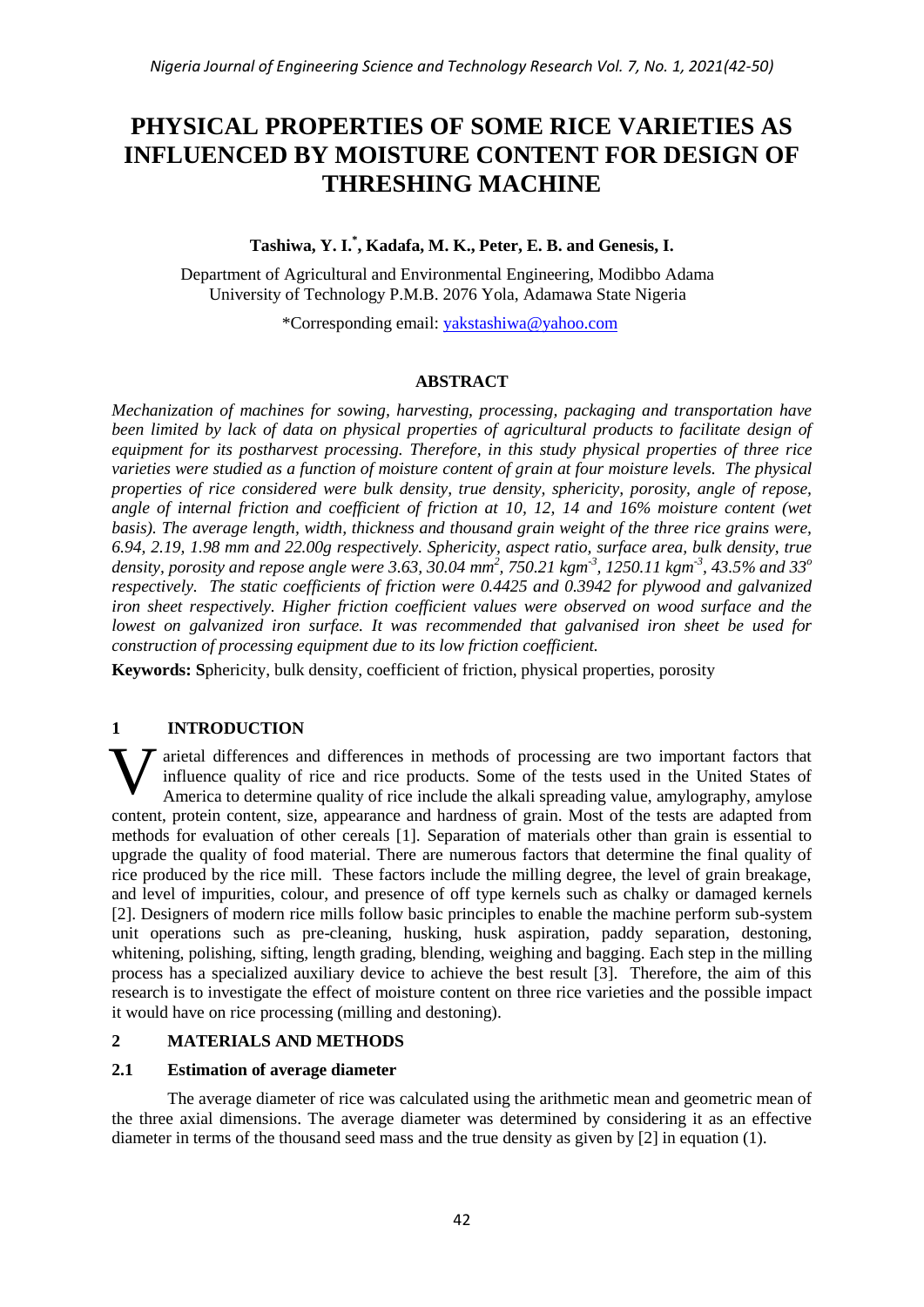$$
d_e = \left[\frac{6000m_{1000}}{\pi \rho_t}\right]^{\frac{1}{3}}
$$
 (1)

Where,  $d_e$  is the diameter of a sphere of the same volume as the seed in mm;  $m_{1000}$  is the thousand seed mass in *g* and  $\rho_t$  is the true density of the seed in kg/m<sup>3</sup>.

#### **2.2 Geometric mean diameter**

The geometric mean diameter *Dg* in mm was determined using the relation given by [2] in equation (2).

$$
D_s^3 = LWT \tag{2}
$$

Geometric mean diameter was determined by measuring the average size of the grain, 100 grains were picked at random and their three linear dimensions namely, length (L), width (W), and thickness (T) were measured using a micrometer reading to 0.01mm. The geometric mean diameter  $D<sub>o</sub>$  was then calculated from the relationship by [2] in equation (3).

$$
D_g = (LWT)^{1/3} \tag{3}
$$

Where, L is the major diameter of grain in mm; W is the intermediate diameter of the grain in mm, and T is the minor diameter in mm.

#### **2.3 Sphericity**

Sphericity was determined following the method of [2] assuming that the volume of the solid is equal to the volume of a triaxial ellipsoid with intercepts L, W, T, and that the diameter of the circumscribed sphere is the longest intercept L of the ellipsoid, the degree of sphericity can then be expressed as in equation (4).

$$
\phi = \frac{(LWT)^{1/3}}{L} \tag{4}
$$

#### **2.4 The surface area**

The surface area S in mm<sup>2</sup> was determined as given by [2] in equation (5).

$$
S = \pi D_g^2 \tag{5}
$$

Where  $D_g$  = geometric mean diameter (mm)

#### **2.5 Angle of repose**

Angle of repose was determined following the method of [4]. An empty cylindrical mold of 15 mm diameter and 25 mm height was filled with rice grains and placed at the center of a galvanized iron plate and raised gradually until it forms a cone of grain. The height of the cone was measured and the filling angle of repose calculated using equation (6).

$$
\theta = \tan^{-1} \left( \frac{2H}{D} \right) \tag{6}
$$

Where, *H* and *D* are the height and diameter of the cone in mm, respectively.

#### **2.6 Static coefficient**

The static coefficient of friction for the grains was measured against two frictional surfaces, namely plywood and galvanized iron sheet. A topless and bottomless box of dimension  $150\times100\times40$ mm<sup>3</sup> was placed on an adjustable sloping surface. The box surface was raised gradually with the intention not to touch the surface. The structural surface with the box resting on it and inclined gradually with a screw device until the box just started to slide down over the surface. The slope angle was then read from a graduated scale [2] . The static coefficient of friction was then calculated following equation (7). The results for this experiment on two different surfaces are presented in result.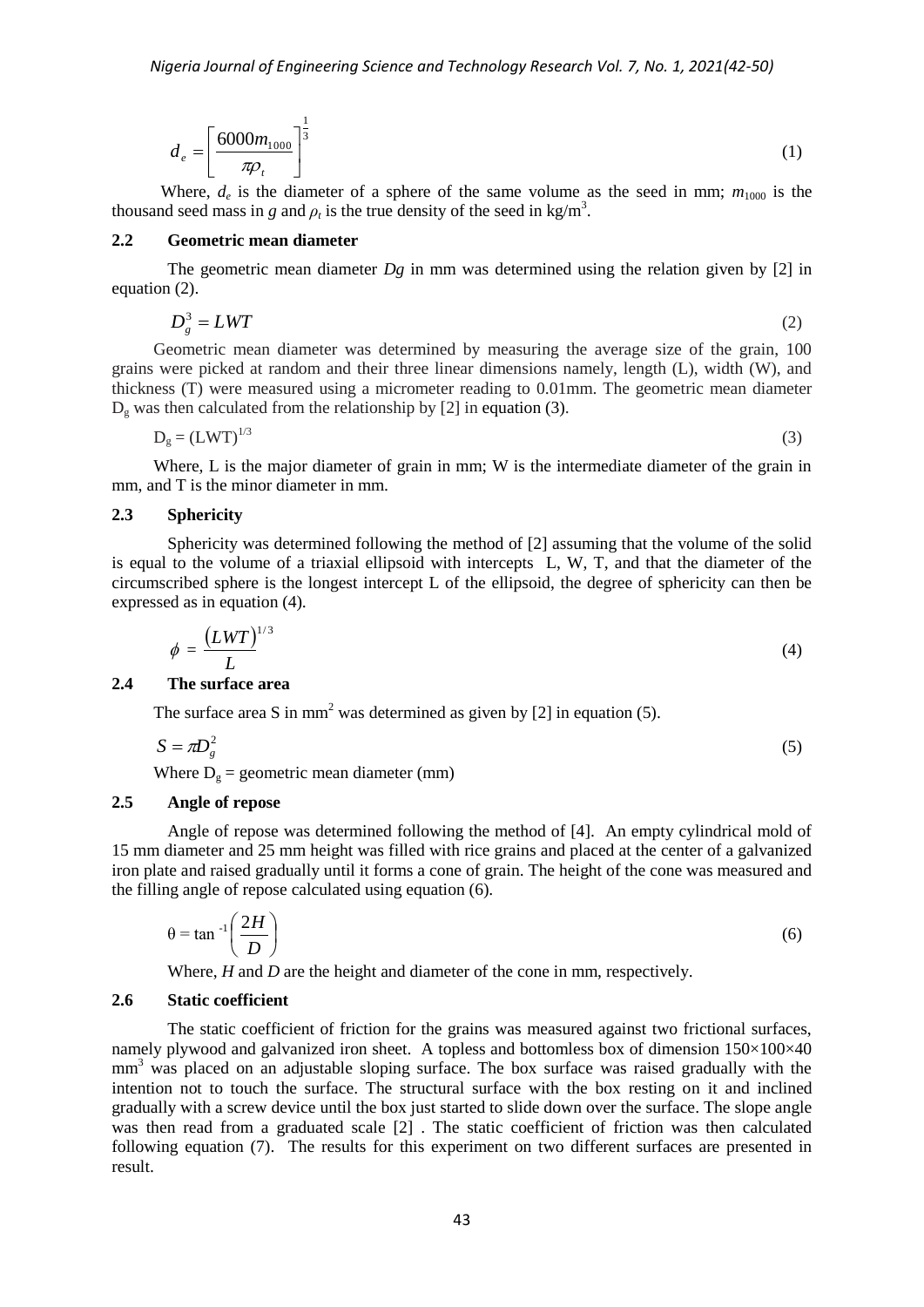$\mu_{\rm s}$  = tan ( $\alpha$ ) (7) where,  $\mu_s$  is static coefficient of friction,  $\alpha$  is angle of tilt.

#### **2.7 Bulk density**

The bulk density is the ratio of the mass of sample of the seeds to its total volume. It was determined by filling a predefined container from a constant height. The bulk density  $(\rho_b)$  was determined by filling a 500 ml beaker with seeds by dropping them from a height of 150 mm and the seeds weighed [5]. It was then calculated using equation (8).

$$
\rho_b = \frac{M}{V} \tag{8}
$$

## **2.8 True density**

The true density is the ratio of the mass sample of seeds to its pure volume. The true density  $(\rho_t)$  was determined by the water displacement method as stated by [2]. Five hundred milliliters of water was placed in a 1000 ml graduated cylinder in which 20g of seeds was immersed. The immersion time was about 10 seconds this is to disallow water absorption by the seeds. The amount of water displaced was then recorded from the graduated scale of the cylinder. The ratio of weight of seeds to the volume of displaced water gave the true density. The displaced water was then collected and weighed and used to calculate equivalent volume of water and hence volume of seed. Due to the short duration of experiment, moisture adsorption was expected to be negligible and therefore seeds were not treated for moisture adsorption prevention.

### **2.9 Porosity**

Porosity is the ratio of free space between kernels to the total of bulk seeds. This was computed using equation (9) for the different rice varieties.

$$
\varepsilon = \left(\frac{\rho_t - \rho_b}{\rho_t}\right) \times 100\tag{9}
$$

#### **2.10 Moisture content**

Moisture content of samples was determined using the procedure detailed by [3]. The samples were dried at  $105^{\circ}$ C for 18 hours [6]. Weight loss of the samples was then recorded and moisture in percentage determined. This was replicated three times. The moisture content then calculated as:

$$
Mc_{wb} = \frac{W_i - W_d}{W_i} \times 100
$$
\n(10)

 $Mc_{wb}$  = moisture content, wet basis, %, W<sub>i</sub> = initial weight of sample, g, W<sub>d</sub> = dried weight of sample, g.

#### **3 RESULTS AND DISCUSSION**

The results obtained from laboratory measurements of physical dimensions of rice varieties are presented and discussed here. The means of measured parameters length, width, thickness, aspect ratio (Ra), arithmetic mean diameter, geometric mean diameter, sphericity and Surface area for 300 replications of the three rice varieties are presented in Table 1. The means of the physical properties of three rice varieties major, intermediate and minor diameters and calculated values of aspect ratio, arithmetic mean diameter, geometric mean diameter, sphericity and surface area.

|         |        |       |           |            | Tuble 1. I hypical properties of three rice varieties |             |            |              |
|---------|--------|-------|-----------|------------|-------------------------------------------------------|-------------|------------|--------------|
| Rice    | Length | Width | Thickness | Aspect     | Arithmetic                                            | Geometric   |            | Surface      |
| variety | (L) mm | W) mm | (H) mm    | Ratio (Ra) | mean $(Da)$                                           | mean $(Dg)$ | Sphericity | area $(mm2)$ |
| Kano    | 6.503  | 2.24  | 1.807     | 3.6094     | 3.5167                                                | 2.9376      | 0.4524     | 27.1714      |
| aria    | 7.235  | 2.125 | 1.895     | 3.8179     | 3.7517                                                | 3.0427      | 0.4206     | 29.0881      |
| Mario   | 7.377  | 2.216 | 2.148     | 3.4344     | 3.9137                                                | 3.2360      | 0.4387     | 32.9022      |
| Average | 7.038  | 2.193 | 1.95      | 3.6206     | 3.7273                                                | 3.0721      | 0.4372     | 29.7206      |

Table 1. Physical properties of three rice varieties

Means of 300 replications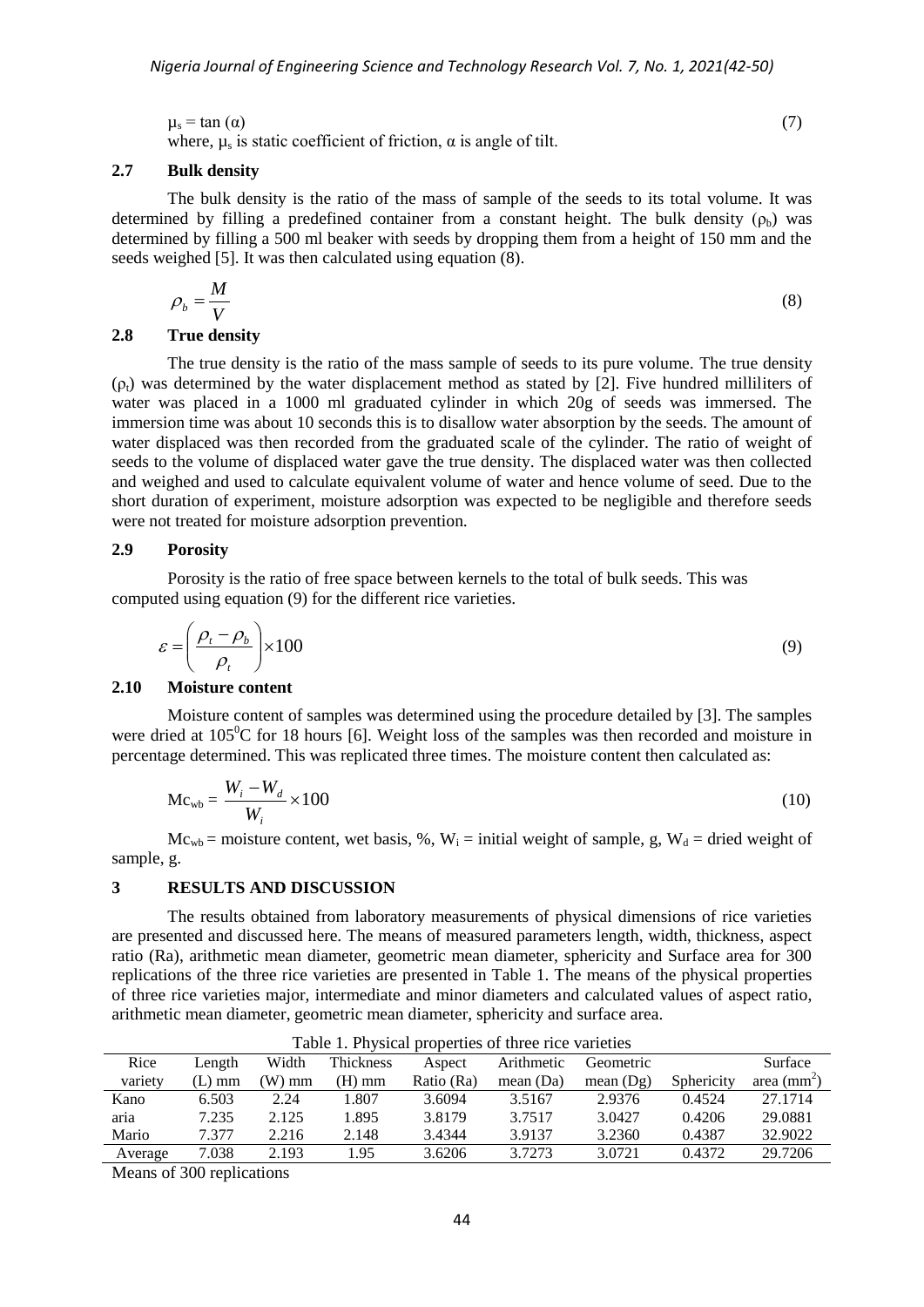It can be seen that length of rice is between 6.50 - 7.38 mm, width between 2.13 to 2.24 mm, while thickness is between 1.81 to 2.15 mm for Kano and Mario rice variety respectively. These values are within the published range of 5.25 - 7.49 mm for length, 2.10 - 2.89 mm for width and 1.71 - 2.03 mm for thickness of Abakaliki and Akeze rice varieties respectively as reported by [7]. The measured equivalent diameter ranged between 3.52 to 3.91 mm which are similar to the range of values of 3.48 to 3.90 mm obtained for sadri rice variety by [8]. The sphericity values for Kano, Zaria and Mario rice varieties are 0.45, 0.42 and 0.44 respectively. These values are higher than the value of 0.41 obtained by [5] for local rice variety ITA 257. The surface area ranged between 27.17 - 39.90 mm<sup>2</sup> for Kano and Mario rice variety respectively, indicating that the larger the grain dimension the larger the surface area. Table 2 presents the dimension and physical characteristics of the three rice varieties, mean values, standard deviation, minimum values and maximum values as obtained from the study. In this study minimum value for length obtained for the three rice varieties was 6.50mm and the maximum value was 7.38mm, width ranged between 2.13 to 2.24mm and thickness between 1.81 to 2.15 mm. [7] determined the dimensions of Abakaliki and Akeze rice, where 72% of grain lengths are between 6.00 mm and 7.24 mm, 23.3 % have lengths between 5.25 mm and 5.99 mm, 5 % have lengths between 7.25mm and 7.99 mm. They found that 99 % of grains have thickness less than 2 mm, which are similar to the range of values obtained in this study.

| Property                             | No. of observation | Mean value |                             | Standard deviation Min. value Max. value |         |
|--------------------------------------|--------------------|------------|-----------------------------|------------------------------------------|---------|
| Length $(mm)$                        | 300                | 6.94       | 0.44                        | 6.50                                     | 7.38    |
| Width (mm)                           | 300                | 2.19       | 0.06                        | 2.13                                     | 2.24    |
| Thickness (mm)                       | 300                | 1.98       | 0.17                        | 1.81                                     | 2.15    |
| Geometric mean diameter (mm) 300     |                    | 3.09       | 0.15                        | 2.94                                     | 3.23    |
| Sphericity $(\%)$                    | 300                | 43.65      | 1.16                        | 42.05                                    | 45.24   |
| Aspect ratio                         | 300                | 3.63       | 0.20                        | 3.43                                     | 3.82    |
| Surface area $\text{(mm)}^2$         | 300                | 30.04      | 2.87                        | 27.17                                    | 32.90   |
| Bulk density ( $kg \text{ m}^{-3}$ ) | 15                 | 750.21     | 30.21                       | 720.01                                   | 780.41  |
| True density ( $\text{kg m}^{-3}$ )  | 15                 | 1250.11    | 31.91                       | 1218.20                                  | 1282.01 |
| Porosity (%)                         | 15                 | 43.5       | 1.5                         | 42.00                                    | 45.00   |
| Thousand weight of grains (g)        | 15                 | 22.00      | 1.00                        | 21.00                                    | 23.00   |
| Angle of repose (degree)             | 15                 | 33         | $\mathcal{D}_{\mathcal{L}}$ | 31                                       | 35      |
| Terminal velocity                    | 15                 | 5.13       | 0.065                       | 5.06                                     | 5.19    |

Table 2. Dimension and physical characteristics of the three rice varieties

The bulk density of rice ranged between 720 to 780 kg/m<sup>3</sup> which is higher than values of 726.06 kg/m<sup>3</sup> to 734.60 kg/m<sup>3</sup> for Tarom and Farj rice variety reported by [9]. While values of true density lies between 1218.20 to 1282.01kg/m<sup>3</sup> whose values are higher than the true density of Tarom and Farj rice varieties with 1108.98 to 1144.68 kg/m<sup>3</sup> as reported by [9]. Plywood has higher angle of repose than galvanized iron this may be due to the smooth surface of the galvanized iron sheet relative to plywood. Angle of repose for the three rice varieties lies between 31° to 35° on the galvanized iron surface. Therefore, the data on frictional properties can be used in hopper design for gravity flow, since the angle of inclination of the hopper walls should be greater than angle of repose to ensure continuous flow of the material. Mass of 1000 rice grains for the three rice varieties ranged between 21 to 23g, and are higher than values of 17.84 to 23.61g for Farj and Ramezani rice variety as reported by [10]. Table 3 shows the values of static coefficient of friction of the three rice varieties on two plain surfaces that is the plywood and galvanized iron sheet. It present the values of static coefficient of friction measured on plywood surface and on galvanized iron surface at 10% moisture content wet basis. The static coefficient of friction was higher on plywood surface than on galvanized iron surface. This can be attributed to the surface roughness which was high on plywood. The static coefficient shows that the galvanized iron surface had the minimum amount of static friction coefficient compared to plywood surface. Moisture had a significant effect on friction properties of tested rice varieties with an increase of moisture from 10 to 16%, the friction coefficients of surface materials (plywood and galvanized iron) increased. This is similar to the work of [11] on the effect of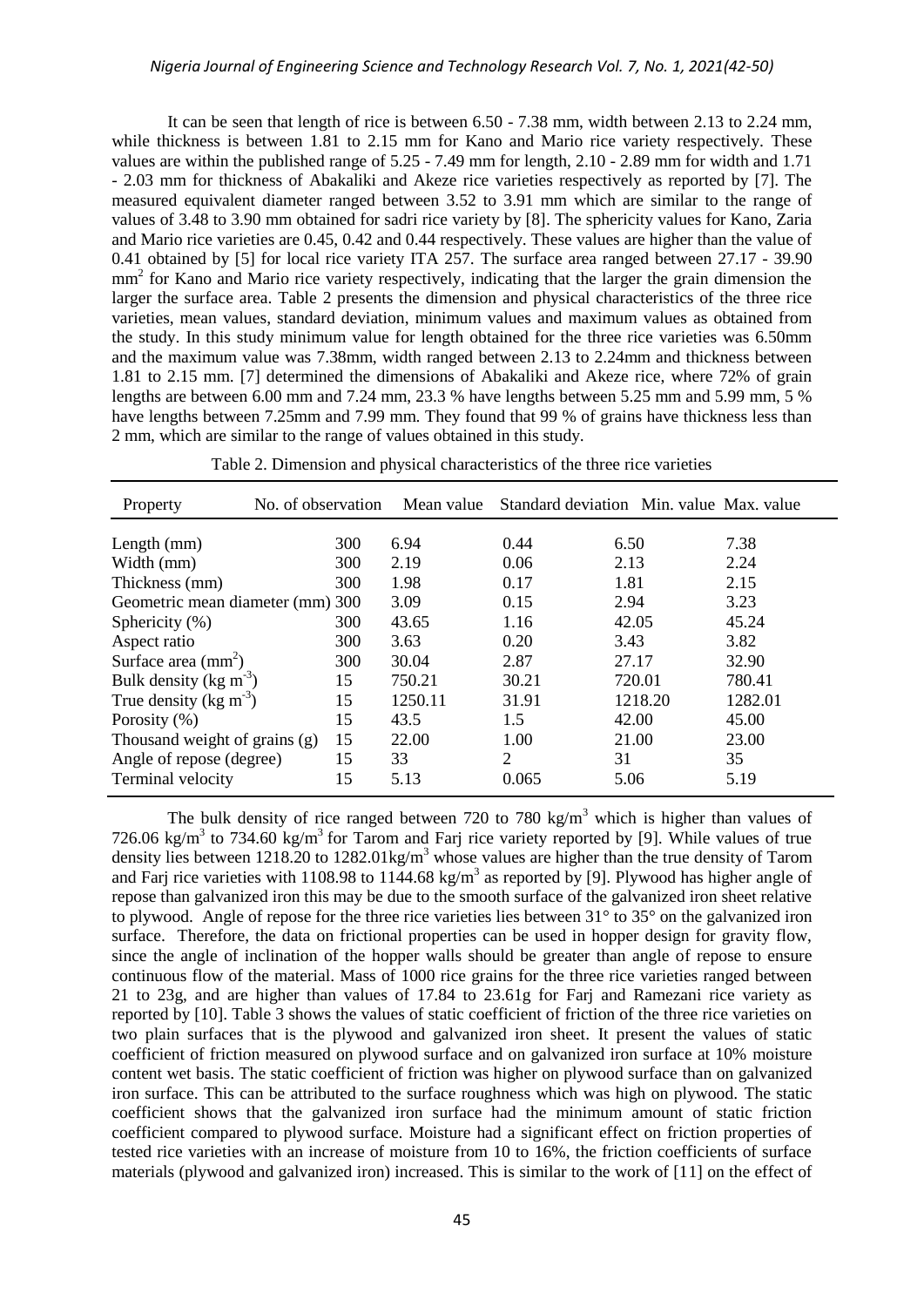moisture on some physical properties of two varieties of rough rice, which reported that moisture had a significant effect on the static friction coefficient. Hence, galvanized iron sheet could be selected for use as machine component due to its lower friction coefficient when compared to plywood to enable free flow of rice grains in the hopper.

| Surface | No. of observation       | Mean   | Standard dev. | Min. value | Max. value |
|---------|--------------------------|--------|---------------|------------|------------|
| Plywood | 15                       | 0.4425 | 0.0150        | 0.4275     | 0.4574     |
|         | Galvanized iron sheet 15 | 0.3942 | 0.0247        | 0.3695     | 0.4189     |

Table 3. Static coefficients of friction of the three rice varieties on two surfaces

Table 4 displays the mass, geometric mean diameter and sphericity of impurities in the rice varieties.

| Type of impurities | Mass of impurities |       |                    | Geometric mean diameter |       |       | Sphericity of impurities |       |       |
|--------------------|--------------------|-------|--------------------|-------------------------|-------|-------|--------------------------|-------|-------|
|                    | (g)                |       | of impurities (mm) |                         |       |       |                          |       |       |
|                    | Kano               | Zaria | Mario              | Kano                    | Zaria | Mario | Kano                     | Zaria | Mario |
| Millet             | 0.02               | 0.01  | 0.01               | 2.74                    | 2.88  | 2.70  | 0.62                     | 0.65  | 0.66  |
| Small stone        | 0.02               | 0.004 | 0.01               | 1.43                    | 1.55  | 1.48  | 0.88                     | 0.96  | 0.94  |
| $(1-2)$ mm         |                    |       |                    |                         |       |       |                          |       |       |
| Medium stone       | 0.03               | 0.014 | 0.02               | 2.58                    | 2.17  | 2.41  | 0.73                     | 0.77  | 0.85  |
| $(2-3)$ mm         |                    |       |                    |                         |       |       |                          |       |       |
| Big stone          | 0.05               | 0.04  | 0.20               | 3.18                    | 3.10  | 3.45  | 0.80                     | 0.79  | 0.87  |
| $(3-4.25)$ mm      |                    |       |                    |                         |       |       |                          |       |       |

Table 4. Mass, geometric mean diameter and sphericity of impurities in rice

It can be seen that the geometric mean diameter of the impurities ranged between 2.74 – 2.88mm, these values are similar to the geometric mean diameter of rice varieties measured. Though their sphericity values are higher than that of rice, it may present a serious problem during separation of rice from stone. [12] determined the size, shape, density and suspension velocity of admixtures of ITA 257 rice variety and other impurities like stones and sticks and found the sphericity of ITA 257 rice variety to be 0.41. These measurements are important to enable complete separation of rice from its basic impurities. The effect of moisture content on the principal dimensions of the three rice varieties is presented in Table 5. Table 5 present the principal dimensions of the three rice varieties at four levels of moisture content. Indicating that there is an increase in axial dimensions as moisture content is increased. This may be due to the fact that as moisture content increases, rice grains tend to swell due to moisture absorption. The effective diameter of rice was found to be higher than the thickness of the grains. Similar findings were reported for millet by [13], sweet corn [14] and maize by [15]. The linear relationship between the rice dimension lengths, widths and thickness, and moisture levels are shown in Figure 1- 3 respectively for the three rice varieties. The Figures show that all axial dimensions increased linearly with increase in moisture content from 10 to 16%. This is in conformity with result of the study by [16] on the effect of moisture content on desma seeds.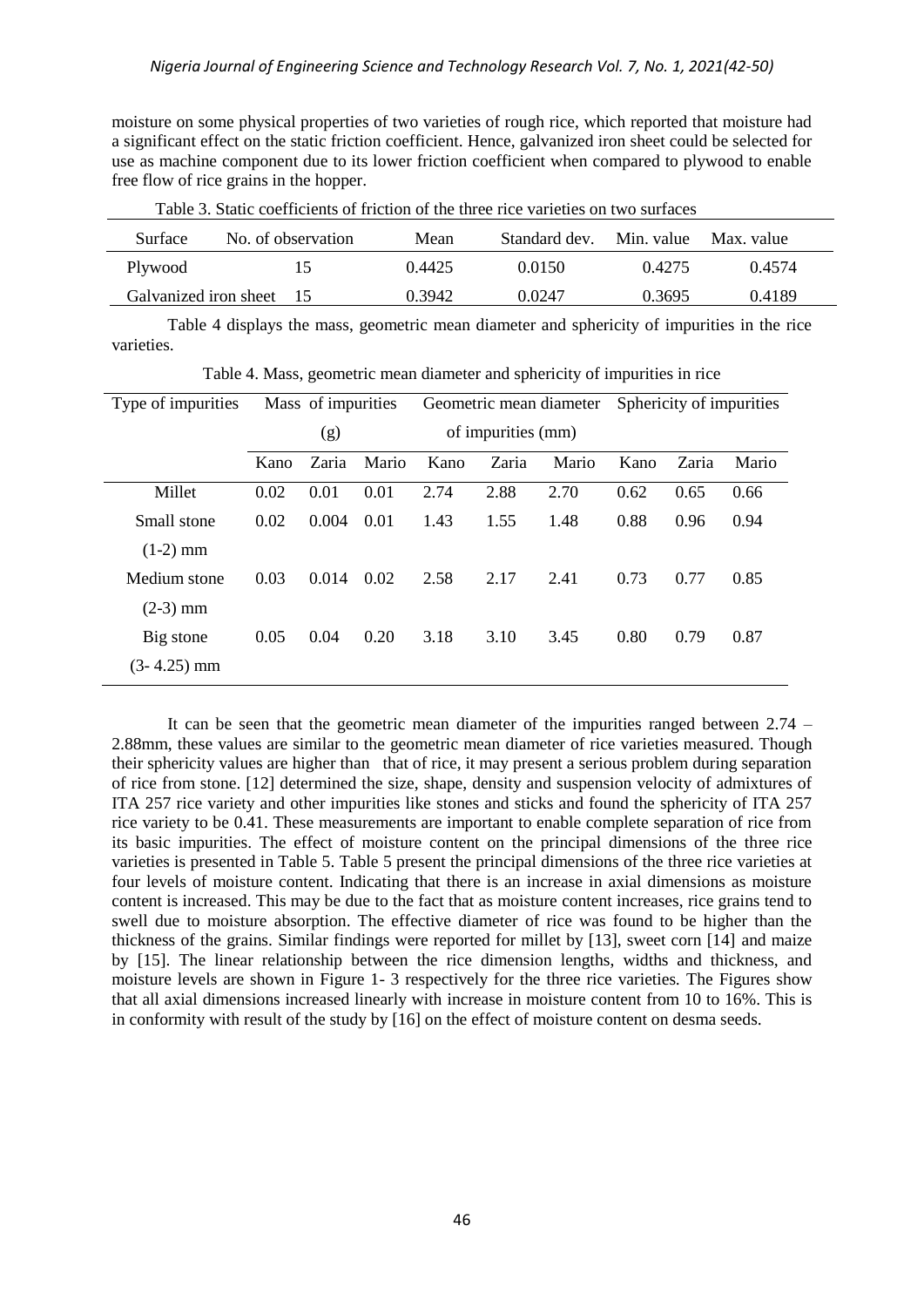| Rice<br>variety     |                           | Kano  |           | Zaria                     |       |           | Mario                     |       |           |  |
|---------------------|---------------------------|-------|-----------|---------------------------|-------|-----------|---------------------------|-------|-----------|--|
| Moisture<br>content | Principal dimensions (mm) |       |           | Principal dimensions (mm) |       |           | Principal dimensions (mm) |       |           |  |
| $(\% )$             | length                    | Width | Thickness | length                    | Width | Thickness | length                    | Width | Thickness |  |
| 10                  | 6.34                      | 1.98  | 1.68      | 6.88                      | 2.00  | 1.69      | 6.78                      | 1.89  | 1.96      |  |
| 12                  | 6.50                      | 2.24  | 1.81      | 7.24                      | 2.13  | 1.90      | 7.38                      | 2.22  | 2.15      |  |
| 14                  | 7.02                      | 2.44  | 1.94      | 7.52                      | 2.34  | 2.02      | 7.52                      | 2.52  | 2.25      |  |
| 16                  | 7.32                      | 2.50  | 1.98      | 7.58                      | 2.38  | 2.26      | 7.56                      | 2.54  | 2.30      |  |

Table 5. Principal dimension of rice varieties at different moisture contents



Figure 1. Effect of moisture content variation on Kano rice variety dimensions



Figure 2. Effect of moisture content variation on Zaria rice variety dimensions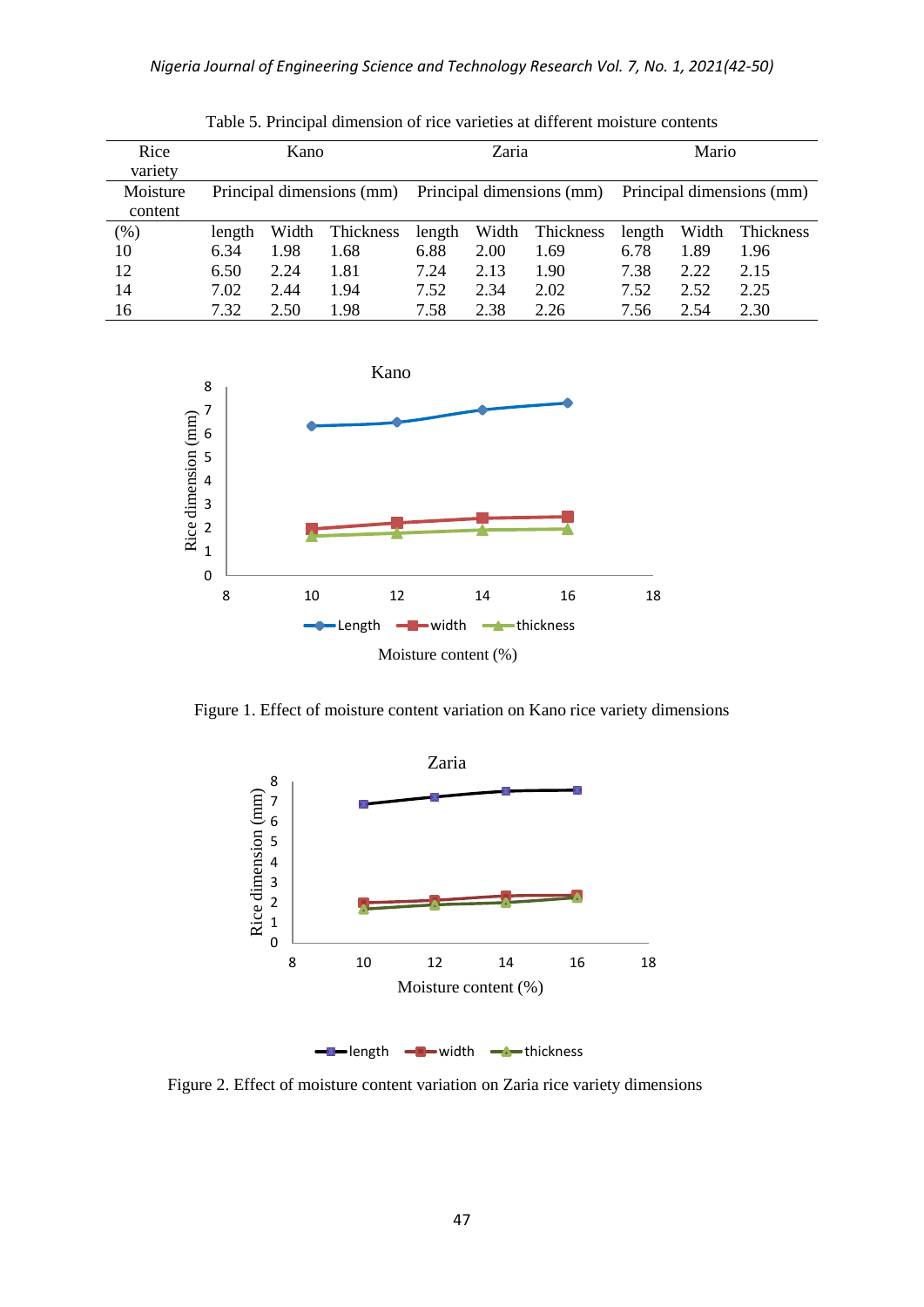

Figure 3. Effect of moisture content variation on Mario rice variety dimensions

Table 6 indicate that as moisture content increases so also are the physical properties like surface area, sphericity and geometric mean diameter. These are some factors that can affect effective processing of rice when done at the wrong moisture content. The surface area increased linearly with increase in moisture content of the rice grains. There was an increase from 27.17 to 32.90 mm<sup>2</sup>; similar result was reported for popcorn by [14], sweet corn [17]. Surface area is usually called the characteristic length. Characteristic length has important role in the case of irregular shape objects.

| Rice variety   |       | Kano |      |       | Zaria  |      |       | Mario |      |
|----------------|-------|------|------|-------|--------|------|-------|-------|------|
| Moisture       |       |      | dg   | S     | $\phi$ | dg   |       | Ø     | Dg   |
| content $(\%)$ |       |      |      |       |        |      |       |       |      |
| 10             | 23.50 | 0.43 | 2.74 | 25.07 | 0.41   | 2.83 | 26.37 | 0.43  | 2.90 |
| 12             | 27.23 | 0.45 | 2.94 | 29.20 | 0.42   | 3.05 | 32.97 | 0.44  | 3.24 |
| 14             | 31.73 | 0.45 | 3.18 | 33.17 | 0.43   | 3.25 | 37.40 | 0.46  | 3.45 |
| -16            | 33.59 | 0.45 | 3.27 | 36.31 | 0.45   | 3.40 | 38.28 | 0.46  | 3.49 |

Table 6. Physical properties of rice at different moisture contents

Some of its applications include determination of projected area of particles moving in turbulent air stream, which can be useful in designing grain cleaners, separators and pneumatic conveyors. The effect of moisture content on sphericity index is significant however, the rice grain cannot be treated as a sphere so as to roll in the hopper but would rather slide down the side of the hopper and this is a property quite important in the design of grain hoppers. Porosity was found to decrease linearly with increase in moisture level from 10 to 16%. A linear relationship between porosity and varying moisture level was obtained. Similar trend was reported for hazel nut [18] and popcorn [14]. However, porosity was reported to increase with increase in moisture content for millet [19] and soybeans [20]. The geometric mean diameter increased by increasing the moisture content of rice in all the three varieties. The regression equations and  $R^2$  values for the relationship are shown in Table 7.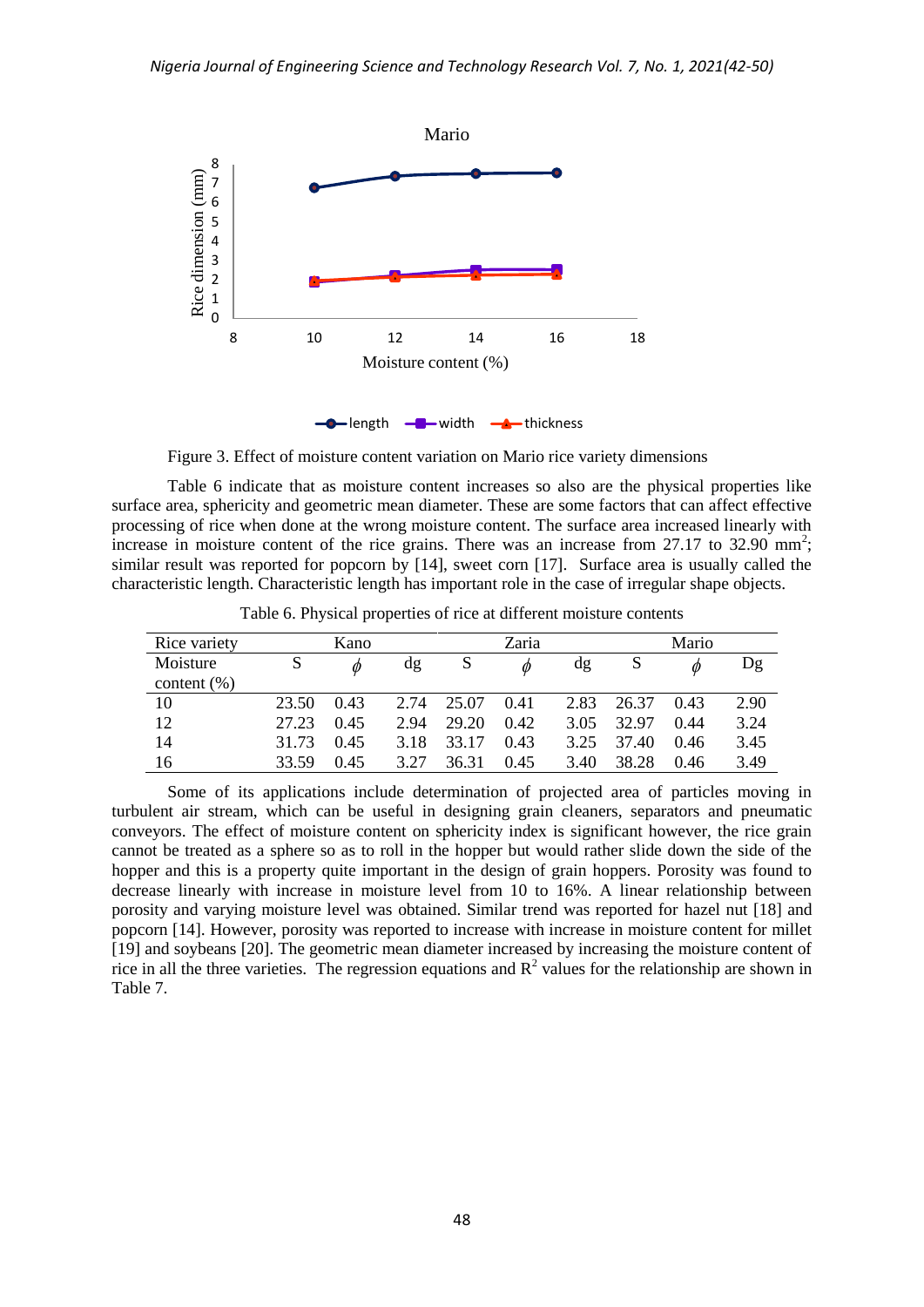| Physical characteristics     | Variety | Equation                          | $R^2$ |
|------------------------------|---------|-----------------------------------|-------|
| Geometric mean diameter (mm) | Kano    | $D_g = 0.092Mc + 2.026$           | 0.972 |
|                              | Zaria   | $D_g = 0.096Mc + 2.082$           | 0.993 |
|                              | Mario   | $D_g = 0.099Mc + 2.18$            | 0.897 |
| Porosity $(\%)$              | Kano    | $\varepsilon$ (%) = -1.4Mc + 58.4 | 0.982 |
|                              | Zaria   | $\varepsilon$ (%) = -1.5Mc + 57   | 0.998 |
|                              | Mario   | $\epsilon$ (%) = -1.35MC + 57.1   | 0.990 |
| Sphericity (%)               | Kano    | $\phi = 0.3Mc + 41.2$             | 0.600 |
|                              | Zaria   | $\phi = 0.65Mc + 35.6$            | 0.966 |
|                              | Mario   | $\phi = 0.55Mc + 38.7$            | 0.896 |
| Surface area $\text{(mm}^2)$ | Kano    | $S = 1.7385Mc + 9.889$            | 0.977 |
|                              | Zaria   | $S = 1.885Mc + 10.205$            | 0.996 |
|                              | Mario   | $S = 2.008Mc + 11.667$            | 0.907 |

|  |  |  | Table 7. Regression equations for some physical characteristics of rice varieties |  |
|--|--|--|-----------------------------------------------------------------------------------|--|
|  |  |  |                                                                                   |  |

The type of relationship existing between the physical characteristics, rice variety and moisture content as expressed by regression equations and  $\mathbb{R}^2$  values. It has shown that geometric mean diameter, sphericity and surface area of rice varieties increased as moisture content increased. Similar results were obtained for nigella by [21] and [11] on rough rice. Sphericity of rice seeds changed with increase in moisture content and the relationship between moisture content and sphericity is represented by the regression equation and coefficient of determination  $\mathbb{R}^2$  in Table 7. The porosity of rice decreases with increase in moisture content as shown by the regression equation and coefficient of determination  $R^2$  in Table 4.7 for the different rice varieties. It was also observed that an increase of moisture content is accompanied by a decreased in bulk density. [22] reported that physical characteristics of sunflower seeds were directly related to the amount of moisture, and an increase of moisture decreased the bulk density of sunflower seeds. [23] investigated the effects of different levels of moisture on the physical characteristics of lentil and reported that bulk density decreases as moisture increases.

## **4 CONCLUSIONS**

All the axial dimensions increased linearly with increase in moisture content from 10 to 16%. The geometric mean diameter, sphericity and surface area increased with increase in moisture content. However, there is a decrease in porosity and bulk density as the moisture increases.

## **REFERENCES**

- 1. Surpam, T.B., Pardeshi, I.L. and Rokade, H.N. (2019). Engineering properties of Sorghum. *International Journal of Chemical Engineering*, vol. 7, no. 5, pp. 108-110.
- 2. Mohsenin, N.N. (1986). Physical properties of plant and animal materials (2<sup>nd</sup> ed). New York, EE.UU. *Gordon and Breach Science Publishers*, pp. 20-89.
- 3. Henderson, S.M., Perry, R.L. and Young, J.H. (1997). Principles of Process Engineering.  $4<sup>th</sup>$ Edition. *ASAE. Michigan, USA,* pp. 280-283.
- 4. Ozguven, F. and Kubilay, V. (2004). Some physical, mechanical and aerodynamic properties of pine (*Pinus pinea*) nuts. *Journal of Food Engineering*, vol. 68, pp. 191-196.
- 5. Kaleemullah, S. (1992). The effect of moisture content on the physical properties of groundnut kernels. *Tropical Sciences*, vol. 32, pp. 129-136.
- 6. Ghasemi, V.M., Mobli, H., Jafari, A., Keyhani, A.R., Heidari, S.M., Rafiee, S. and Kheiralipour, K. (2008). Some physical properties of rough rice (*Oryza Sativa* L.) grain. *Journal of Cereal Science*, vol. 47, pp. 496-501.